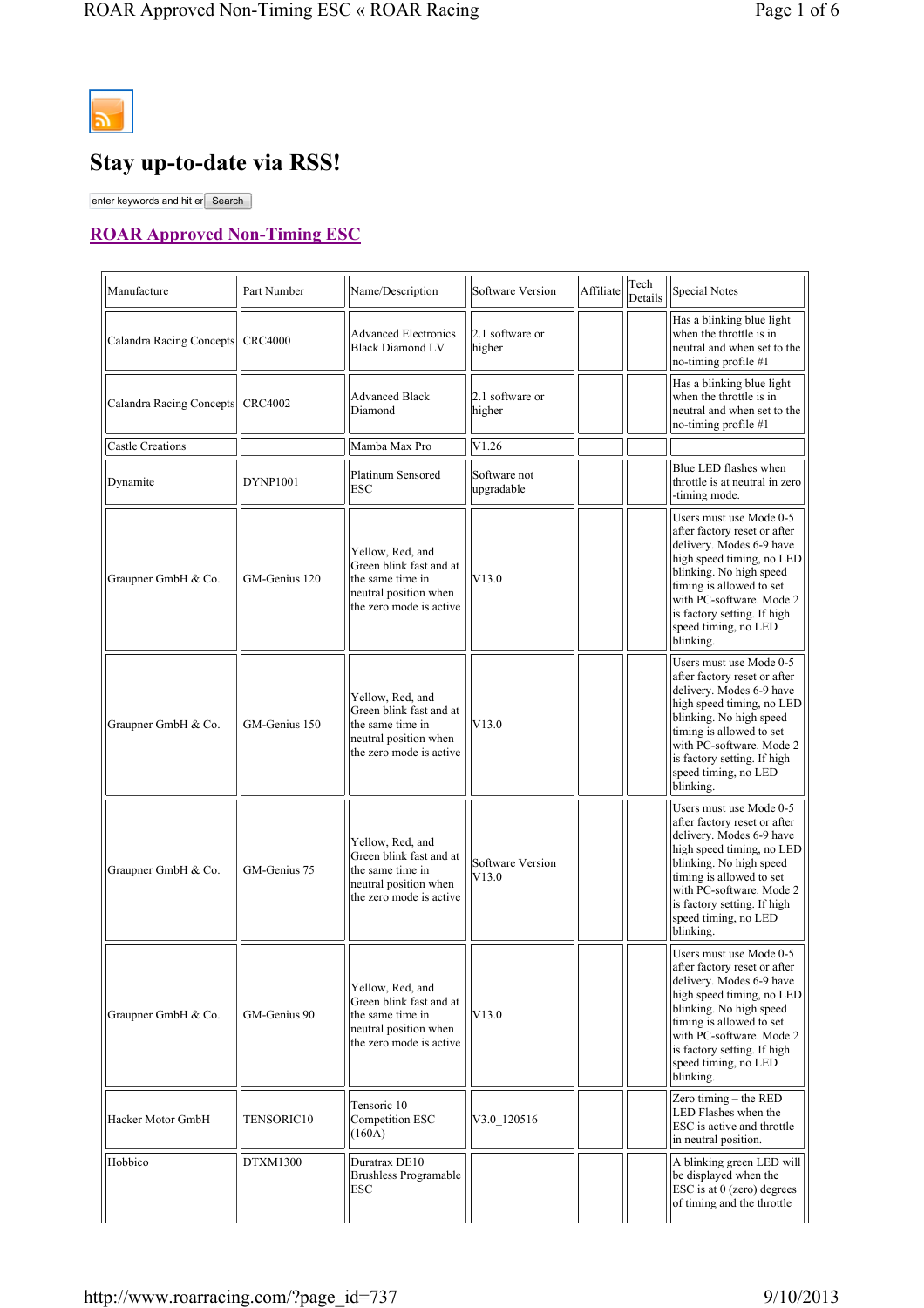|                  |                                      |                                            |                                     | is at neutral. Also, if the<br>ESC is at any<br>advancement in timing the<br>LED will be solid green                |
|------------------|--------------------------------------|--------------------------------------------|-------------------------------------|---------------------------------------------------------------------------------------------------------------------|
| Hobbywing        | 81020000(blue) or<br>81020011(black) | Justock Club SPEC                          | N/A                                 | Zero timing and non-<br>adjustable                                                                                  |
| Hobbywing        | 81020010(blue) or<br>81020011(black) | Xtreme Stock                               | 508                                 | Zero timing - the RED<br>LED Flashes when the<br>ESC is active and throttle<br>in neutral position.                 |
| Hobbywing        | 81020050                             | Xerun 60A-SD V2.1<br>(Blue)                | 508                                 | Zero timing $-$ the RED<br>LED Flashes when the<br>ESC is active and throttle<br>in neutral position.               |
| Hobbywing        | 81020051                             | Xerun 60A-SD V2.1<br>(Black)               | 508                                 | Zero timing - the RED<br>LED Flashes when the<br>ESC is active and throttle<br>in neutral position.                 |
| Hobbywing        | 81020170                             | Xerun 120A-SD V2.1<br>(Blue)               | 508                                 | Zero timing - the RED<br>LED Flashes when the<br>ESC is active and throttle<br>in neutral position.                 |
| Hobbywing        | 81020171                             | Xerun 120A-SD V2.1<br>(Black)              | 508                                 | Zero timing - the RED<br>LED Flashes when the<br>ESC is active and throttle<br>in neutral position.                 |
| Hobbywing        | 81020210                             | Xerun 120A-1S<br>(Black)                   | 508                                 | Zero timing $-$ the RED<br>LED Flashes when the<br>ESC is active and throttle<br>in neutral position.               |
| Hobbywing        | 81020211                             | Xerun 120A-1S (Blue)                       | 508                                 | Zero timing $-$ the RED<br>LED Flashes when the<br>ESC is active and throttle<br>in neutral position.               |
| Hobbywing        | 81020310 81020320<br>81020330        | XERUN-120A V3                              | Software<br>V3.1_121129_beta        | ESC must use Profile #2,<br>red LED on power button<br>flashes when throttle is at<br>neutral in non-timing<br>mode |
| Hobbywing        | 81020340 81020350<br>81020360        | <b>XERUN-120A V3.1</b>                     | Software<br>V3.1 121129 beta        | ESC must use Profile #2,<br>red LED on power button<br>flashes when throttle is at<br>neutral in non-timing<br>mode |
| <b>KO</b> Propo  | 40051                                | VFS-1 BMC Ver 1.5                          | Contact Mfg for<br>Firmware Upgrade | Must use zero timing and<br>zero Advanced Profile<br>signified by blinking LED<br>on switch.                        |
| KO PROPO America | 4100                                 | BLZ-350 ESC                                |                                     | Set to zero timing in<br>firware. Cannot program<br>any timing into ESC                                             |
| Losi             | LOSB9500                             | 1/10th Xcelorin<br><b>Brushless ESC</b>    | 01.01.30                            | Must use zero timing and<br>zero Advanced Profile<br>signified by blinking color<br>LED                             |
| Losi             | LOSB9503                             | MSC540BL-S<br>Sensored ESC, 13.5T<br>Limit |                                     | There is no timing<br>function available with<br>this. There is no LED<br>indication.                               |
| <b>LRP</b>       | 80960                                | Flow Competition                           | 1.4 or 3.3 or 4.0 or<br>5.0         | Zero timing - the Blue<br>LED flashes when the<br>throttle is in neutral<br>position                                |
| <b>LRP</b>       | 80970                                | Flow Works Team                            | 1.4                                 | The blue LED flashes<br>when the throttle is in the<br>neutral position                                             |
| <b>LRP</b>       | 80970                                | Flow Works Team                            | 1.4 or 3.3 or 4.0 or<br>5.0         | Zero timing - the Blue<br>LED flashes when the<br>throttle is in neutral<br>position                                |
| <b>LRP</b>       | LRP80100                             | Ai Brushless Reverse                       | N/A                                 |                                                                                                                     |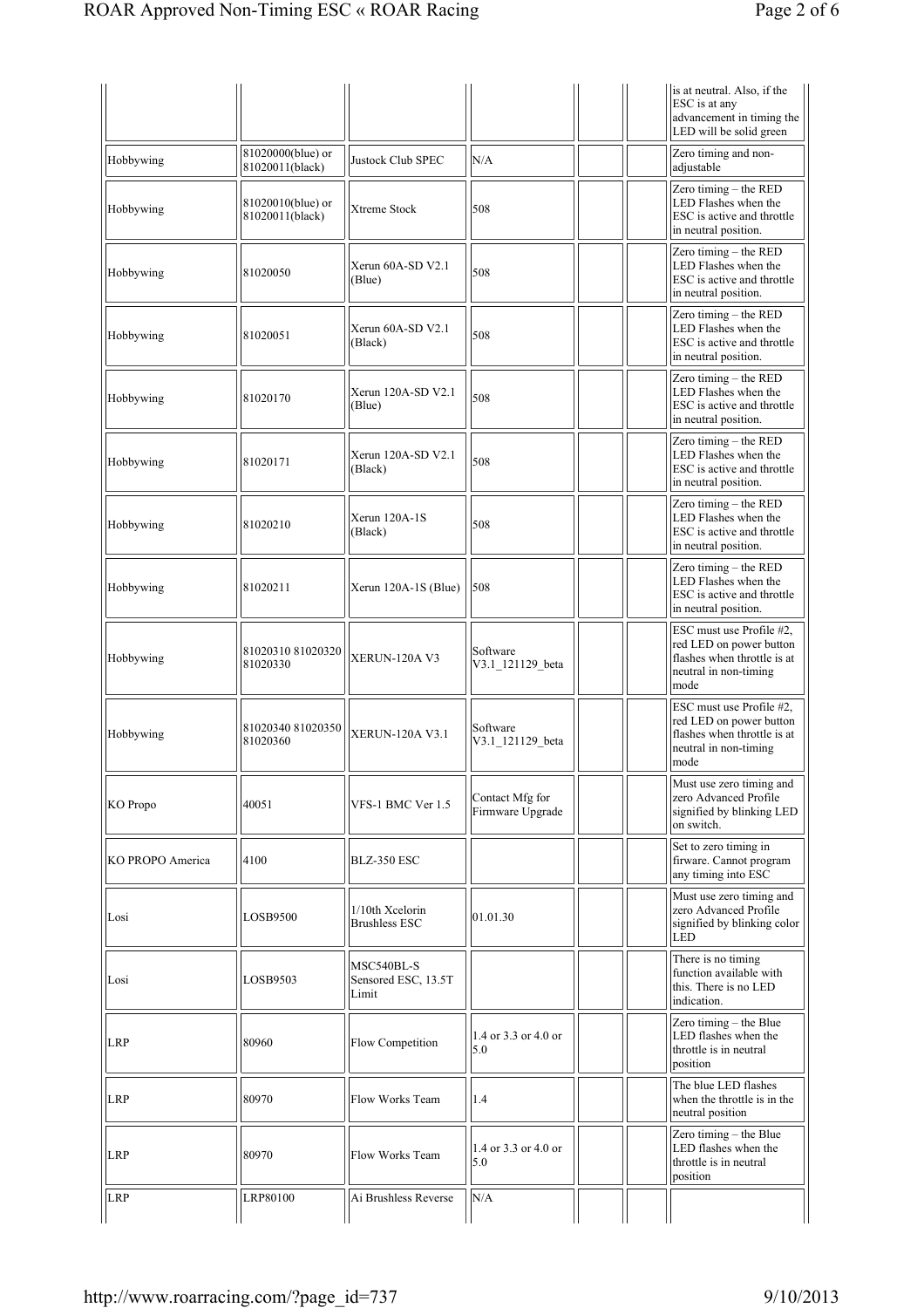|            |                |                                           |          | Non-updateable; SC has<br>no modes that will give<br>any timing increase.                                                                                                                                |
|------------|----------------|-------------------------------------------|----------|----------------------------------------------------------------------------------------------------------------------------------------------------------------------------------------------------------|
| <b>LRP</b> | LRP80150       | Ai Brushless Pro<br>Reverse               | N/A      | Non-updateable; SC has<br>no modes that will give<br>any timing increase.                                                                                                                                |
| <b>LRP</b> | LRP80400       | SPX Brushless Super<br>Reverse            | N/A      | Non-updateable; SC has<br>no modes that will give<br>any timing increase.                                                                                                                                |
| <b>LRP</b> | LRP80410       | Crawler ESC                               | N/A      | Non-updateable; SC has<br>no modes that will give<br>any timing increase.                                                                                                                                |
| <b>LRP</b> | LRP80450       | <b>SPX Brushless Bullet</b><br>Reverse    | N/A      | Non-updateable; SC has<br>no modes that will give<br>any timing increase.                                                                                                                                |
| <b>LRP</b> | LRP80500       | Sphere Brushless ESC                      | N/A      | Non-updateable; SC has<br>no modes that will give<br>any timing increase.                                                                                                                                |
| <b>LRP</b> | LRP80705       | <b>SPX Zero</b>                           |          | Non-updateable; Zero<br>timing when power profile<br>is set to 0. Red LED will<br>flash in neutral to indicate<br>zero timing                                                                            |
| <b>LRP</b> | LRP80905       | LRP SXX Comp V2                           | 1.3, 1.5 | Mode 3 timing must be set<br>to "0" signified by<br>blinking blue LED in<br>neutral                                                                                                                      |
| <b>LRP</b> | LRP809055      | LRP SXX TC spec V2                        | 1.3, 1.5 | Mode 3 timing must be set<br>to "0" signified by<br>blinking blue LED in<br>neutral                                                                                                                      |
| <b>LRP</b> | LRP80910       | <b>SXX Stock Spec</b><br><b>Brushless</b> | N/A      | Non-updateable. Mode 3<br>timing must be set to "0"<br>signified by blinking blue<br>LED when in neutral.                                                                                                |
| <b>LRP</b> | LRP80915       | SXX Stock Spec V2                         | 4.2,4.4  | Desc: For Spec zero<br>timing mode, both mode 2<br>(torque) and mode 3<br>(timing) must be set to<br>zero. Blue LED will blink<br>in neutral                                                             |
| <b>LRP</b> | LRP80999       | SXX Mod and Stock<br>Upgrade board        | $V$ 3.1  | Zero timing-BLUE LED<br>flashing                                                                                                                                                                         |
| Novak      | 1730           | <b>Impact Brushless</b><br>Racing ESC     | 000      | Zero timing mode<br>indicated by blinking whie<br>LED. Note this is different<br>than previous Novak ESCs                                                                                                |
| Novak      | 1852           | The Club ESC                              | 000      | NO timing in this ESC                                                                                                                                                                                    |
| Novak      | <b>NOV1708</b> | GTB2 Sportsman ESC<br>Low Profile         | 000      | There is NO timing in this<br>ESC. The White LED will<br>blink during the start up to<br>"prove" it works, but will<br>remain off during all<br>normal operation to<br>indicate that timing is<br>'OFF". |
| Novak      | <b>NOV1709</b> | GTB2 Sportsman ESC                        | 000      | The White LED will blink<br>during the start up to                                                                                                                                                       |
| Novak      | <b>NOV1710</b> | Novak GTB                                 | N/A      |                                                                                                                                                                                                          |
| Novak      | <b>NOV1711</b> | Novak GTB Spectrum                        | N/A      |                                                                                                                                                                                                          |
| Novak      | <b>NOV1712</b> | Novak Slyder Drift                        | N/A      |                                                                                                                                                                                                          |
| Novak      | <b>NOV1731</b> | Novak Havoc 1 Cell                        | N/A      |                                                                                                                                                                                                          |
| Novak      | <b>NOV1732</b> | Novak Havoc Sport                         | N/A      |                                                                                                                                                                                                          |
| Novak      | <b>NOV1733</b> | Havoc 3S Brushless<br>ESC                 |          | (this ESC can be run on 2S)<br>or 3S) No timing built into<br>ESC                                                                                                                                        |
| Novak      | <b>NOV1735</b> | Novak Havoc Pro                           | N/A      |                                                                                                                                                                                                          |
|            |                |                                           |          |                                                                                                                                                                                                          |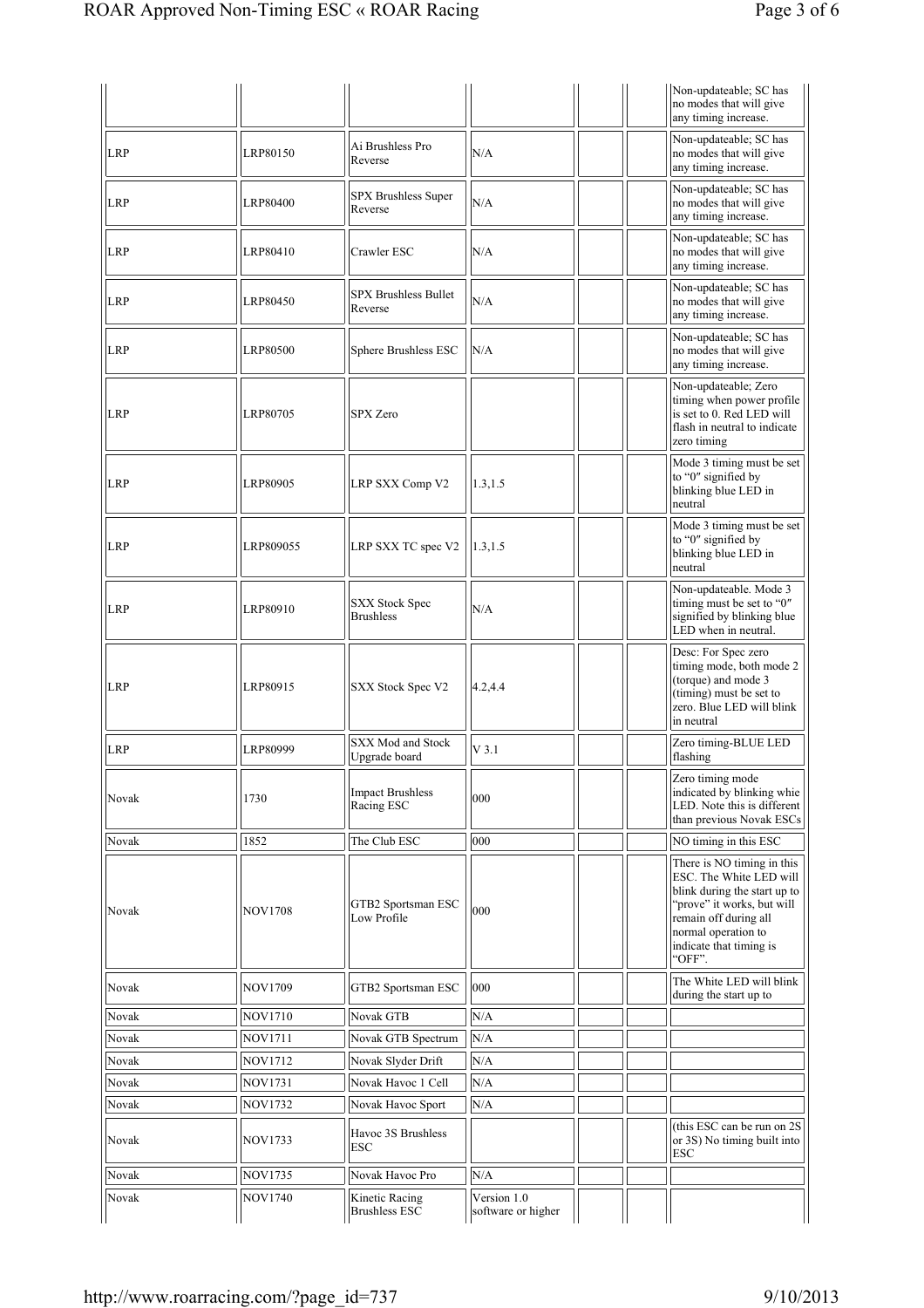|                      |                 |                                             |                                   |  | ESC must be set at Timing<br>Level = 1 or Zero Timing<br>(default)                                                                                                                                                                                                |
|----------------------|-----------------|---------------------------------------------|-----------------------------------|--|-------------------------------------------------------------------------------------------------------------------------------------------------------------------------------------------------------------------------------------------------------------------|
| Novak                | <b>NOV1741</b>  | Kinetic 1S Racing<br><b>Brushless ESC</b>   | Version 1.0<br>software or higher |  | ESC must be set at Timing<br>$Level = 1$ or Zero Timing<br>(default) **Note, this ESC<br>will be shipping in August<br>2010                                                                                                                                       |
| Novak                | <b>NOV1743</b>  | <b>OVAL SPEC 1S</b><br><b>Brushless ESC</b> | 000                               |  | When NO timing in this<br>ESC. The White LED will<br>blink while powered on. If<br>the white led is on then<br>timing is active. NOTE<br>this is different than past<br>Novak ESC <sup>I</sup> s                                                                  |
| Novak                | <b>NOV1745</b>  | Havoc Pro SC<br><b>Brushless ESC</b>        | Version 1.0<br>software or higher |  | ESC must be set at Timing<br>$Level = 1$ or Zero Timing<br>(default)                                                                                                                                                                                              |
| Novak                | <b>NOV1745</b>  | Havoc Pro SC<br>w/XDRIVE ESC                | 000                               |  | There is NO timing in this<br>ESC. The White LED will<br>blink during the start up to<br>"prove" it works, but will<br>remain off during all<br>normal operation to<br>indicate that timing is<br>"OFF."                                                          |
| Novak                | <b>NOV1748</b>  | GTB2 Low Profile<br><b>W/XDRIVE ESC</b>     | 000                               |  | There is NO timing in this<br>ESC. The White LED will<br>blink during the start up to<br>"prove" it works, but will<br>remain off during all<br>normal operation to<br>indicate that timing is<br>"OFF."                                                          |
| Novak                | <b>NOV1749</b>  | <b>GTB2 W/XDRIVE</b><br><b>ESC</b>          | 000                               |  | The White LED will blink<br>during the start up to<br>"prove" it works, but will<br>remain off during all<br>normal operation to<br>indicate that timing is<br>"OFF."                                                                                             |
| Novak                | <b>NOV1850</b>  | The Edge Brushless<br>ESC w/Traxxas         | 000                               |  | There is NO timing in this<br>ESC. The white LED will<br>blink during start up to                                                                                                                                                                                 |
| Novak                | NOV1851         | The Edge Brushless<br>ESC w/Tamiya          | 000                               |  | There is NO timing in this<br>ESC. The white LED will<br>blink during start up to                                                                                                                                                                                 |
| <b>ORCA</b>          | <b>OES112V1</b> | ORCA Vritra VX-<br>1 Titanium Color         | V <sub>3</sub>                    |  | Zero timing mode<br>indicated by BLINKING<br>blue LED at neutral. Using<br>ORCA program box, set<br>the following settings:<br>Timing 0 Degree, Turbo<br>delay off, Turbo timing<br>Off, Turbo interval to 0.<br>Software version displayed<br>on program box.    |
| <b>ORCA</b>          | OES380VX        | ORCA Vrita VX<br>Orange/Ti/Blue             | V3                                |  | Zero timing mode<br>indicated by blinking blue<br>LED at neutral. Using<br>ORCA Program box set<br>the following ESC<br>settings. Timing 0 degree,<br>Turbo delay off, Turbo<br>timing off, Turbo interval<br>to 0. Software version<br>displayed on program box. |
| Savox                | 21ESC1160001    | Razor160A                                   | V <sub>1</sub>                    |  | Zero timing mode<br>indicated by BLINKING<br>blue LED at neutral                                                                                                                                                                                                  |
| <b>Speed Passion</b> | 12280           | Cirtix Stock Club Race                      | Non-Programable                   |  | No Timing adjustments-<br>Signified by blinking LED                                                                                                                                                                                                               |
| Speed Passion        | EXT98802LPF     | LPF 2.1 ESC (Carbon,<br>Silver, Blue)       | V508                              |  | Must use zero timing and<br>zero Advanced Profile<br>signified by blinking LED                                                                                                                                                                                    |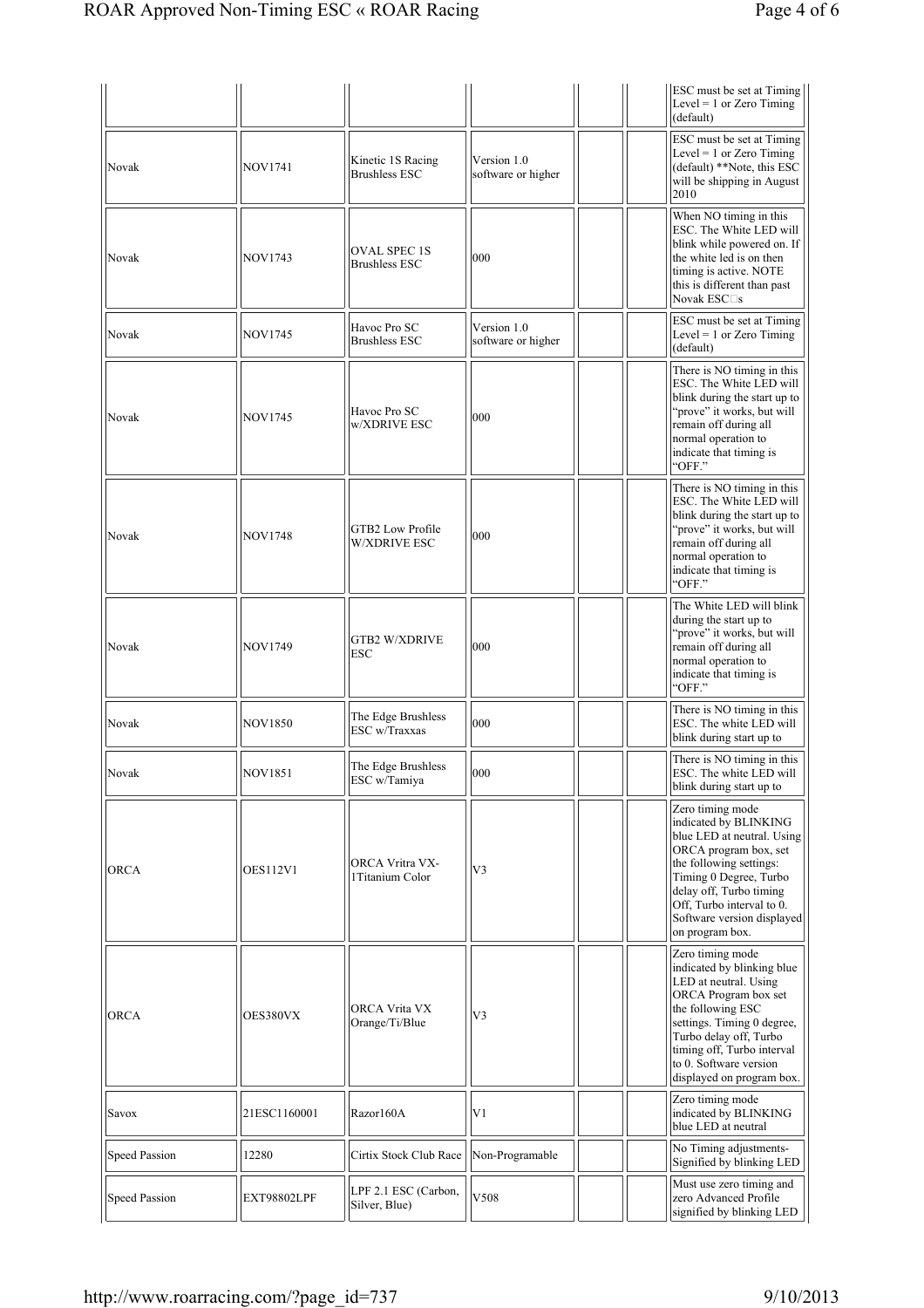| <b>Speed Passion</b> | EXT98802LPFSxx | GT2.1-EX ESC<br>$(xx=color,Carbon,$<br>Silver or Blue Version) | V508           | Must use zero timing and<br>zero Advanced Profile<br>signified by blinking LED                                                                                               |
|----------------------|----------------|----------------------------------------------------------------|----------------|------------------------------------------------------------------------------------------------------------------------------------------------------------------------------|
| <b>Speed Passion</b> | EXT98802PROSxx | GT2.1-ProStock ESC<br>$(xx=color, Black or$<br>Blue Version)   | V508           | Must use zero timing and<br>zero Advanced Profile<br>signified by blinking LED                                                                                               |
| <b>Speed Passion</b> | EXT98802PROxx  | GT2-Pro ESC<br>$(xx=color, Carbon,$<br>Silver or Blue Version) | 508            | Must use zero timing and<br>zero Advanced Profile<br>signified by blinking LED                                                                                               |
| Speed Passion        | SP000010       | Reventon                                                       | V20            | Zero timing mode<br>indicated by blinking Red<br>LED at neutral. Stock<br>software file is STOCH0<br>Version 20 and is<br>displayed on LCD and via<br>PC software.           |
| <b>Speed Passion</b> | SP000043       | Reventon                                                       | V20            | Zero timing mode<br>indicated by blinking Red<br>LED at neutral. Stock<br>software file is STOCH0<br>Version 20 and is<br>displayed on LCD and via<br>PC software.           |
| Speed passion        | SP000048       | Reventon Stock Club<br>Race ESC ST0<br>$(\text{stock}0)$       |                | There is no timing in this<br>ESC, signified by blinking<br><b>LED</b>                                                                                                       |
| Speed Passion        | SP000060       | Reventon                                                       | V20            | Zero timing mode<br>indicated by blinking Red<br>LED at neutral. Stock<br>software file is STOCH0<br>Version 20 and is<br>displayed on LCD and via<br>PC software.           |
| Speed Passion        | SP000061       | Reventon                                                       | V20            | Zero timing mode<br>indicated by blinking Red<br>LED at neutral. Stock<br>software file is STOCH0<br>Version 20 and is<br>displayed on LCD and via<br>PC software.           |
| <b>Speed Passion</b> | SP000063       | Reventon                                                       | V20            | Zero timing mode<br>indicated by blinking Red<br>LED at neutral. Stock<br>software file is STOCH0<br>Version 20 and is<br>displayed on LCD and via<br>PC software.           |
| <b>Speed Passion</b> | SP000064       | Reventon                                                       | V20            | Zero timing mode<br>indicated by blinking Red<br>LED at neutral. Stock<br>software file is STOCH0<br>Version 20 and is<br>displayed on LCD and via<br>PC software.           |
| <b>Speed Passion</b> | SP000162       | Reventon                                                       | V20            | Zero timing mode<br>indicated by blinking Red<br>LED at neutral. Stock<br>software file is STOCH0<br>Version 20 and is<br>displayed on LCD and via<br>PC software.           |
| <b>Speed Passion</b> | SP000222       | Reventon                                                       | V20            | Zero timing mode<br>indicated by blinking Red<br>LED at neutral. Stock<br>software file is STOCH0<br>Version 20 and is<br>displayed on LCD and via<br>PC software.           |
| <b>Team Novak</b>    | 1755           | Pulse Brushless Pro 2S<br>Racing ESC                           | V <sub>0</sub> | Zero timing- the white<br>LED flashes when the<br>throttle is in the neutral<br>position. Note: The<br>WHITE LED blinking on<br>this Novak ESC is<br>different than previous |